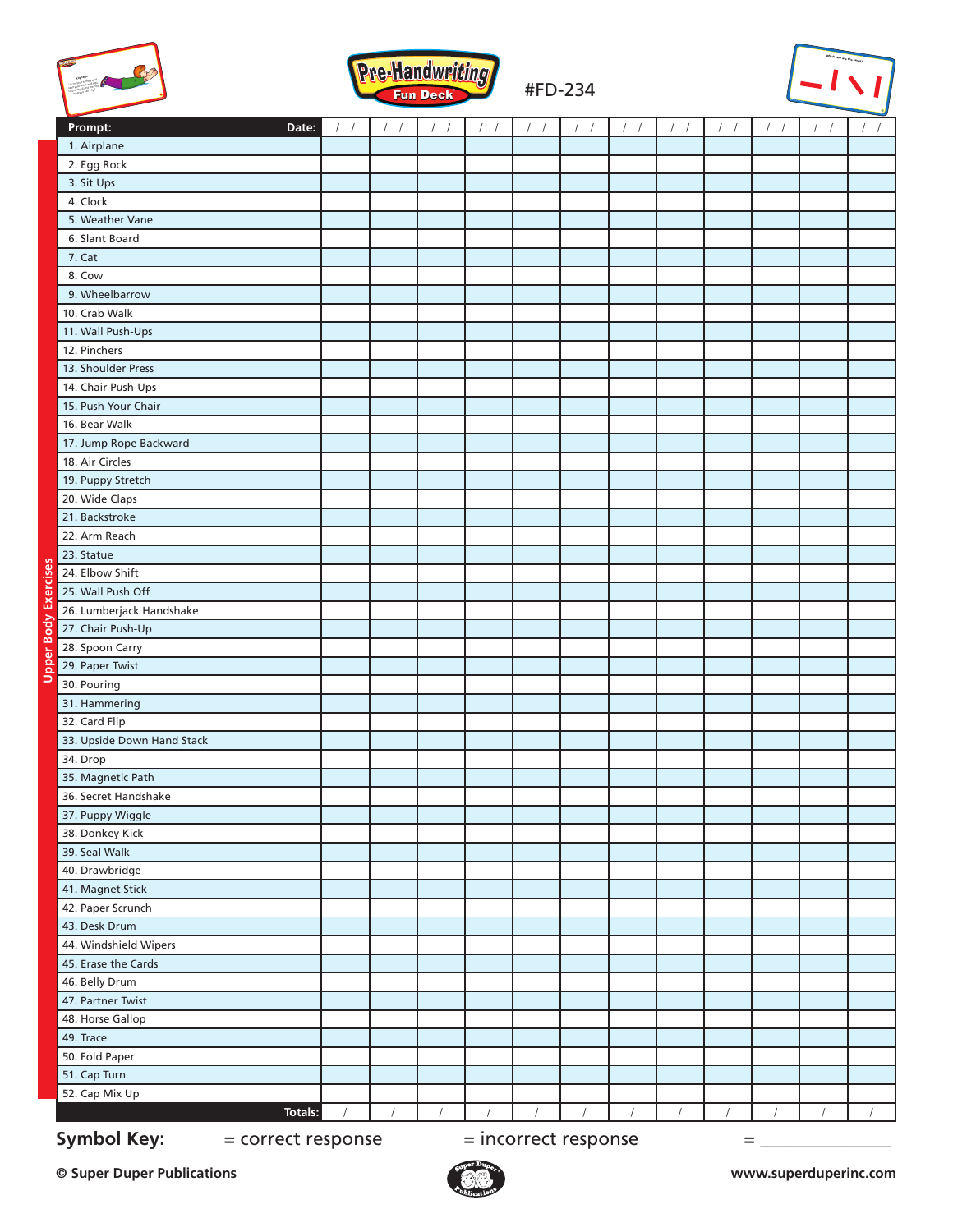| Airplane<br>Vie on your comme and<br><b>Contact Street Contact Street Contact Street Contact Street Contact Street Contact Street Contact Street Conta<br/>Contact Street Contact Street Contact Street Contact Street Contact Street Contact Street Contact Street Conta</b> |  |
|-------------------------------------------------------------------------------------------------------------------------------------------------------------------------------------------------------------------------------------------------------------------------------|--|
|                                                                                                                                                                                                                                                                               |  |





|                               | Prompt:<br>Date:                                | $\left  \quad \right $ | $\left  \right $ | $\left  \right $ | $\left  \quad \right $ | $\left  \right $ | $\left  \right $ | $\left  \right $ | $\sqrt{2}$ | $\sqrt{2}$ | $\sqrt{ }$ |  |
|-------------------------------|-------------------------------------------------|------------------------|------------------|------------------|------------------------|------------------|------------------|------------------|------------|------------|------------|--|
|                               | 1. Which two are the same?                      |                        |                  |                  |                        |                  |                  |                  |            |            |            |  |
|                               | 2. Which two are the same?                      |                        |                  |                  |                        |                  |                  |                  |            |            |            |  |
|                               | 3. Which one is different?                      |                        |                  |                  |                        |                  |                  |                  |            |            |            |  |
|                               | 4. Which two are the same?                      |                        |                  |                  |                        |                  |                  |                  |            |            |            |  |
|                               | 5. Which one is different?                      |                        |                  |                  |                        |                  |                  |                  |            |            |            |  |
|                               | 6. Which two are the same?                      |                        |                  |                  |                        |                  |                  |                  |            |            |            |  |
|                               | 7. Which two are the same?                      |                        |                  |                  |                        |                  |                  |                  |            |            |            |  |
|                               | 8. Which one is different?                      |                        |                  |                  |                        |                  |                  |                  |            |            |            |  |
|                               | 9. Find five circles hidden in the picture.     |                        |                  |                  |                        |                  |                  |                  |            |            |            |  |
|                               | 10. Find five plus signs hidden in the picture. |                        |                  |                  |                        |                  |                  |                  |            |            |            |  |
|                               | 11. Find five X's hidden in the picture.        |                        |                  |                  |                        |                  |                  |                  |            |            |            |  |
|                               | 12. Find five squares hidden in the picture.    |                        |                  |                  |                        |                  |                  |                  |            |            |            |  |
|                               | 13. Find five triangles hidden in the picture.  |                        |                  |                  |                        |                  |                  |                  |            |            |            |  |
|                               | 14. Follow the path (easy).                     |                        |                  |                  |                        |                  |                  |                  |            |            |            |  |
|                               | 15. Follow the path (easy).                     |                        |                  |                  |                        |                  |                  |                  |            |            |            |  |
|                               | 16. Follow the path (medium).                   |                        |                  |                  |                        |                  |                  |                  |            |            |            |  |
|                               | 17. Follow the path (medium).                   |                        |                  |                  |                        |                  |                  |                  |            |            |            |  |
|                               | 18. Follow the path (difficult).                |                        |                  |                  |                        |                  |                  |                  |            |            |            |  |
|                               | 19. Follow the path (difficult).                |                        |                  |                  |                        |                  |                  |                  |            |            |            |  |
|                               | 20. Follow the path (difficult).                |                        |                  |                  |                        |                  |                  |                  |            |            |            |  |
|                               | 21. Follow the path (difficult).                |                        |                  |                  |                        |                  |                  |                  |            |            |            |  |
|                               | 22. Follow the path (difficult).                |                        |                  |                  |                        |                  |                  |                  |            |            |            |  |
|                               | 23. Finish the drawing (face).                  |                        |                  |                  |                        |                  |                  |                  |            |            |            |  |
|                               | 24. Finish the drawing (house).                 |                        |                  |                  |                        |                  |                  |                  |            |            |            |  |
|                               | 25. Finish the drawing (ice cream cone).        |                        |                  |                  |                        |                  |                  |                  |            |            |            |  |
|                               | 26. Finish the drawing (gift).                  |                        |                  |                  |                        |                  |                  |                  |            |            |            |  |
|                               | 27. Finish the drawing (pizza).                 |                        |                  |                  |                        |                  |                  |                  |            |            |            |  |
|                               | 28. Trace then draw (easy).                     |                        |                  |                  |                        |                  |                  |                  |            |            |            |  |
| <b>Pre-writing Activities</b> | 29. Trace then draw (easy).                     |                        |                  |                  |                        |                  |                  |                  |            |            |            |  |
|                               | 30. Trace then draw (medium).                   |                        |                  |                  |                        |                  |                  |                  |            |            |            |  |
|                               | 31. Trace then draw (medium).                   |                        |                  |                  |                        |                  |                  |                  |            |            |            |  |
|                               | 32. Trace then draw (difficult).                |                        |                  |                  |                        |                  |                  |                  |            |            |            |  |
|                               | 33. Trace then draw (difficult).                |                        |                  |                  |                        |                  |                  |                  |            |            |            |  |
|                               | 34. Trace then draw (difficult).                |                        |                  |                  |                        |                  |                  |                  |            |            |            |  |
|                               | 35. Trace then draw (difficult).                |                        |                  |                  |                        |                  |                  |                  |            |            |            |  |
|                               | 36. Trace then draw (difficult).                |                        |                  |                  |                        |                  |                  |                  |            |            |            |  |
|                               | 37. Draw a line on top of the square.           |                        |                  |                  |                        |                  |                  |                  |            |            |            |  |
|                               | 38. Draw a line under the triangle.             |                        |                  |                  |                        |                  |                  |                  |            |            |            |  |
|                               | 39. Draw a circle around the plus sign.         |                        |                  |                  |                        |                  |                  |                  |            |            |            |  |
|                               | 40. Color inside the circle.                    |                        |                  |                  |                        |                  |                  |                  |            |            |            |  |
|                               | 41. Draw a square around the circle.            |                        |                  |                  |                        |                  |                  |                  |            |            |            |  |
|                               | 42. Put an X through the square.                |                        |                  |                  |                        |                  |                  |                  |            |            |            |  |
|                               | 43. Draw a line next to the X.                  |                        |                  |                  |                        |                  |                  |                  |            |            |            |  |
|                               | 44. Draw a triangle inside the square.          |                        |                  |                  |                        |                  |                  |                  |            |            |            |  |
|                               | 45. What is missing? (3 items).                 |                        |                  |                  |                        |                  |                  |                  |            |            |            |  |
|                               | 46. What is missing? (4 items).                 |                        |                  |                  |                        |                  |                  |                  |            |            |            |  |
|                               | 47. What is missing? (5 items).                 |                        |                  |                  |                        |                  |                  |                  |            |            |            |  |
|                               | 48. What do you remember? (3 squares).          |                        |                  |                  |                        |                  |                  |                  |            |            |            |  |
|                               | 49. What do you remember? (5 circles).          |                        |                  |                  |                        |                  |                  |                  |            |            |            |  |
|                               | 50. What do you remember? (6 triangles).        |                        |                  |                  |                        |                  |                  |                  |            |            |            |  |
|                               | 51. Draw from memory.                           |                        |                  |                  |                        |                  |                  |                  |            |            |            |  |
|                               | 52. Draw from memory.<br>Totals:                |                        |                  |                  |                        |                  |                  |                  |            |            |            |  |
|                               |                                                 |                        |                  |                  |                        |                  |                  |                  |            |            |            |  |

## **Symbol Key:**  $=$  correct response  $=$  incorrect response  $=$

**© Super Duper Publications www.superduperinc.com**